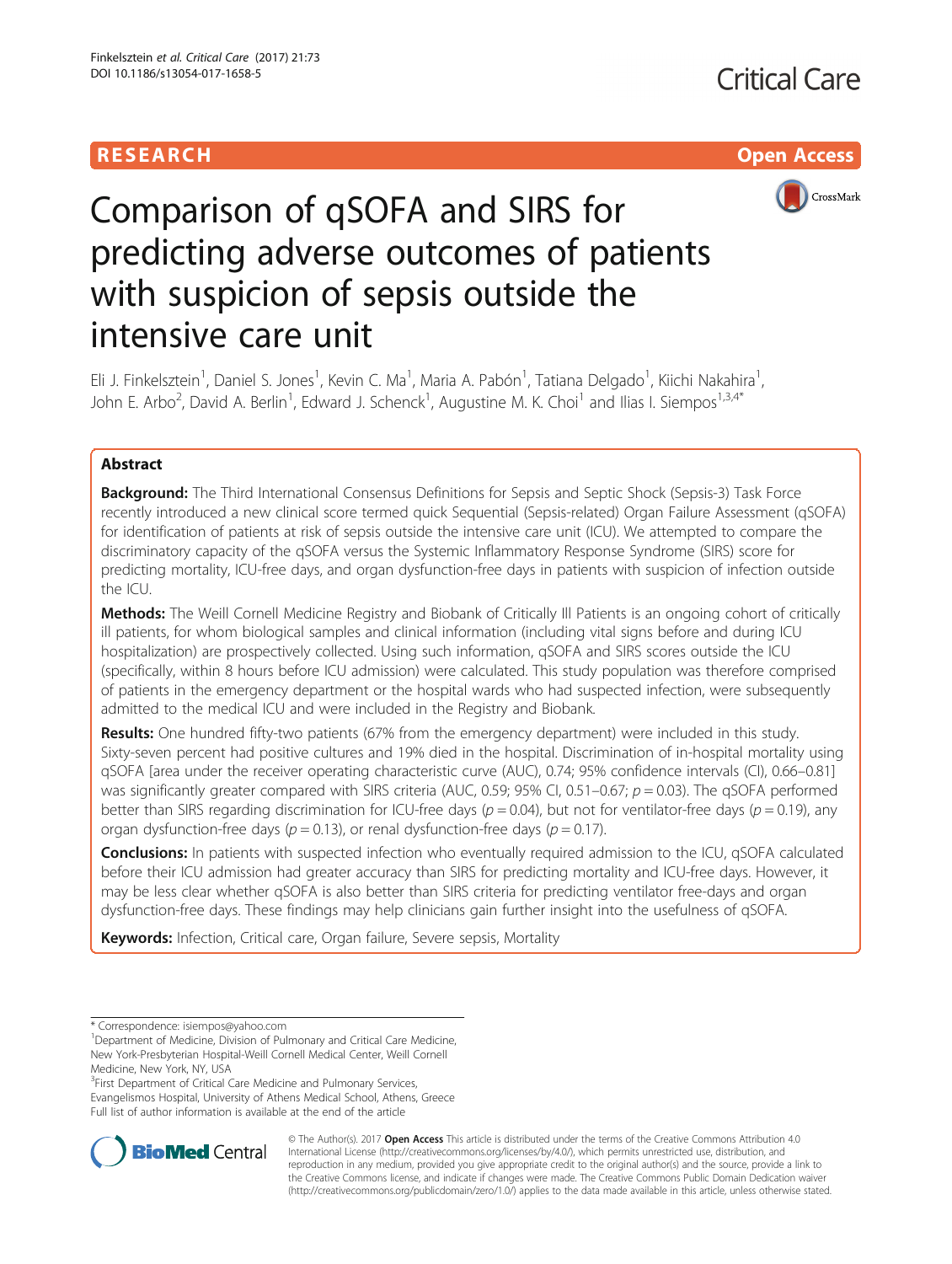# Background

More than two decades ago, sepsis was defined as the combination of infection and Systemic Inflammatory Response Syndrome (SIRS) [[1\]](#page-8-0). However, subsequent research revealed that sepsis is not an exclusively proinflammatory condition; rather, it may involve early antiinflammatory responses [[2\]](#page-8-0). Moreover, SIRS criteria were found to be too sensitive and insufficiently specific to identify infected patients at risk for a complicated course [[3, 4](#page-8-0)]. In the light of such developments, the Third International Consensus Definitions for Sepsis and Septic Shock (Sepsis-3) Task Force recently redefined sepsis [\[5](#page-8-0)]. Sepsis is accordingly viewed as a "lifethreatening organ dysfunction caused by a dysregulated host response to infection" [\[5](#page-8-0)]. Organ dysfunction was characterized by the acute increase of at least two points in the Sequential (Sepsis-related) Organ Failure Assessment (SOFA) score [\[5](#page-8-0)]. Given that SOFA requires laboratory testing and is rarely performed outside the intensive care unit (ICU), for patients in a non-ICU setting, the Sepsis-3 Task Force introduced a simpler algorithm, named quick SOFA (qSOFA) [[5\]](#page-8-0).

The qSOFA has merits according to its proponents. It is simple (consisting of three clinical elements, namely hypotension, tachypnea and altered consciousness), it can be easily and repeatedly assessed, it was generated through a data-driven approach, and in a large retrospective study it was more accurate than SIRS score for predicting death and ICU transfer of patients with suspected sepsis outside the ICU [[6](#page-8-0)–[8](#page-8-0)]. However, thoughtful criticisms have also been articulated. It has been stressed that the increased specificity of qSOFA over SIRS score for predicting poor prognosis may come at the expense of lower sensitivity, which may lead to delays in initiation of treatment [[9](#page-8-0)]. Others pointed that it was not endorsed by key scientific societies or they were skeptical about its misapplication as a clinical decision tool [[10](#page-8-0), [11\]](#page-8-0). The Sepsis-3 Task Force itself has strongly encouraged independent validation in multiple health care settings to confirm its robustness and suggested that qSOFA should also be evaluated for outcomes other than mortality and ICU stay [\[5](#page-8-0), [6\]](#page-8-0).

Having the above considerations into mind, we endeavored to evaluate the discriminatory capacity of qSOFA versus SIRS criteria for predicting in-hospital mortality and ICU-free days in patients with suspected infection. In addition, we sought to assess the comparative accuracy of qSOFA and SIRS criteria for predicting other important clinical outcomes, such as ventilator-free days and organ dysfunction-free days.

# Methods

# Study setting and population

The Weill Cornell Medicine Registry and Biobank of Critically Ill Patients was initiated in October 2014 as an ongoing prospective cohort of critically ill adult (≥18 years old) patients admitted to the New York-Presbyterian Hospital-Weill Cornell Medical Center. All patients admitted to the medical ICU and willing to provide biological samples for research purposes are eligible for enrollment in the Registry and Biobank, unless they are cognitively impaired, unable to provide informed consent (or an appropriate legal representative cannot not be found to provide consent), admitted to the hospital purely to facilitate comfort care or unwilling to receive blood transfusion. Patients with a hemoglobin level of <7 g/dL upon admission are not eligible for the Registry and Biobank. In addition, for the current observational study, individuals who were transferred from an outside hospital and those admitted directly from the operating room were excluded because information on vital signs was lacking or might be affected by the surgery, respectively. Finally, only patients with suspicion of infection were considered for inclusion in the present study.

From patients included in the Weill Cornell Medicine Registry and Biobank, various biological samples (namely, plasma, blood cells, bronchoalveolar lavage fluid, urine, and cerebrospinal fluid) along with extensive clinical information (including vital signs before and during ICU hospitalization) are prospectively collected by physicians. Collected clinical data are stored using Research Electronic Data Capture (REDCap) electronic data capture tools [[12](#page-8-0)] and are subsequently adjudicated by additional physicians.

# Assessment of qSOFA and SIRS

The qSOFA score included systolic blood pressure of ≤100 mmHg, respiratory rate of ≥22/minute, and altered mental status. The latter was not confined to a Glasgow Coma Scale score of <15, but it included any altered mentation, such as disorientation and somnolence [\[6](#page-8-0)]. One point was awarded for each of the above conditions and the score ranged from 0 to 3, as proposed by Seymour and colleagues [\[6](#page-8-0)].

SIRS score included temperature of >38 °C or <36 °C, heart rate of >90 beats/minute, respiratory rate of >20 breaths/minute, and white blood cell count of >12,000/ mm<sup>3</sup> or  $\langle 4000 / \text{mm}^3$  or  $>10\%$  immature forms (bands). One point was awarded for each of the above conditions and the score ranged from 0 to 4, as proposed by Bone and colleagues [\[1](#page-8-0)].

Assessment of qSOFA and SIRS was done within 8 hours before ICU admission. The maximum score during that time window was recorded. Only acute changes from baseline were taken into account while calculating the scores. For example, a patient with known chronically altered mentation (e.g., due to an underlying neurological disease) was not given one point for "altered mental status" when his/her qSOFA score was calculated. This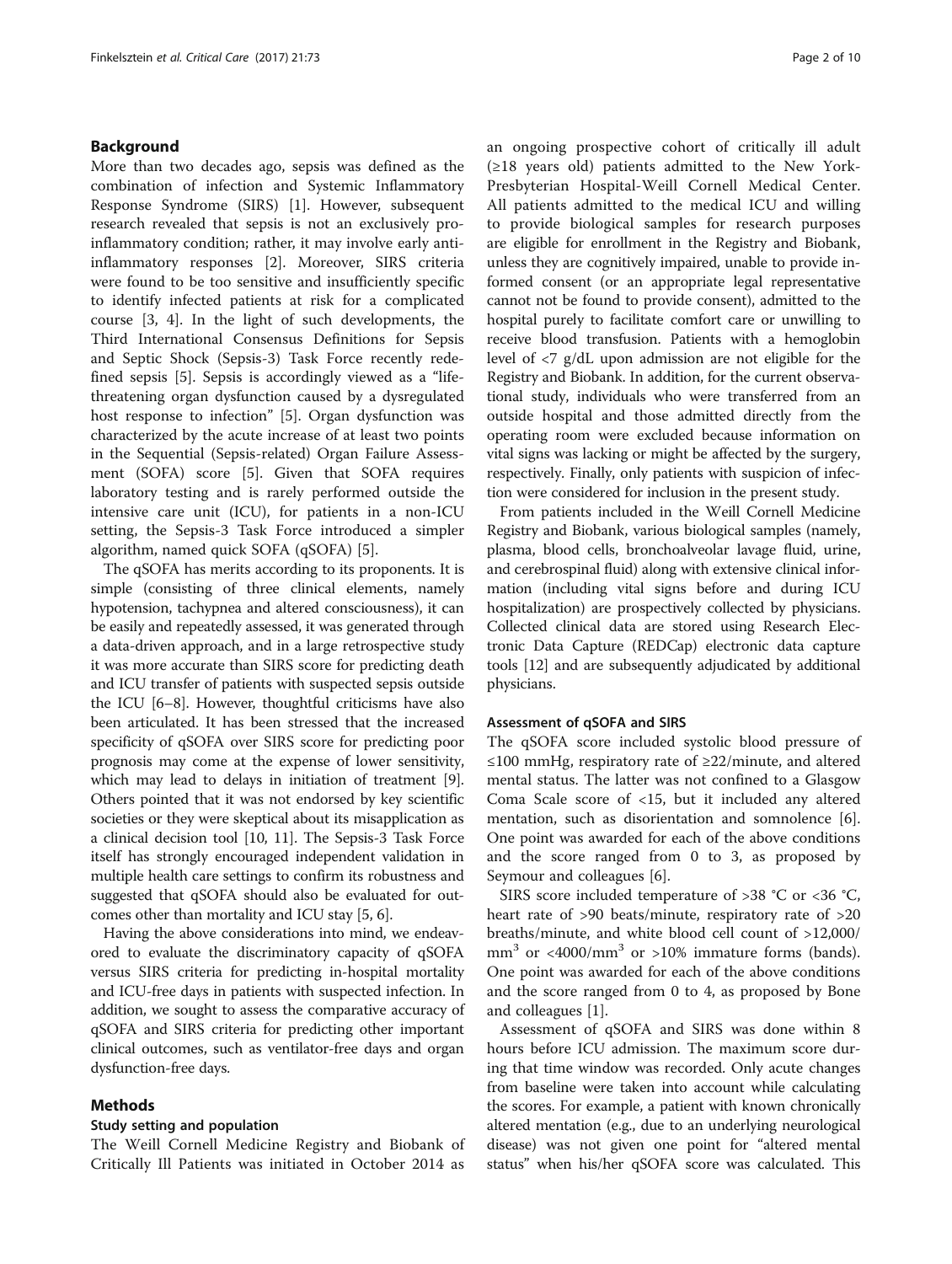approach differs from that of Seymour and colleagues, who awarded a point to any patient with an abnormal mental status, not only those patients in whom abnormality reflected a change from baseline [\[6](#page-8-0)]. A sensitivity analysis was carried out by following the above approach of Seymour and colleagues [[6\]](#page-8-0).

Patients were categorized according to whether they had signs meeting two or more (qSOFA-positive) or less than two (qSOFA-negative) qSOFA criteria [[6\]](#page-8-0). They were also categorized according to whether they met two or more (SIRS-positive) or less than two (SIRSnegative) SIRS criteria [[3\]](#page-8-0).

# Definition of suspicion of infection

Suspicion of infection was defined as clinical documentation to that effect (based on clinical presentation and radiological/laboratory findings) by the attending physician (in the emergency department, the hospital ward, or within the first day of ICU admission) and the subsequent administration of antimicrobials. This approach for defining suspicion of inspection, which requires documentation of the attending physician, differs from that of Seymour and colleagues, who relied solely upon the combination of antimicrobials and body fluid cultures [\[6](#page-8-0)]. A sensitivity analysis was carried out by following the definition of suspicion of infection used by Seymour and colleagues [\[6](#page-8-0)].

After the hospitalization of a patient was over, the medical charts were reviewed and the presence of infection was adjudicated on the basis of clinical context (such as response to antimicrobials), microbiological findings, and radiological studies. A subgroup analysis was carried out by including only patients with adjudicated infection.

# Study outcomes

All-cause in-hospital mortality was the primary outcome. ICU-free days from ICU admission to day 28, and ventilator-free days from initiation of invasive mechanical ventilation to day 28 served as secondary outcomes. Any organ dysfunction-free days and renal dysfunctionfree days from ICU admission to day 14 were also considered secondary outcomes for this study.

ICU-free days were a composite outcome of mortality and length of ICU stay; patients who died in the ICU were considered to have zero ICU-free days. Similarly, ventilator-free days were defined as the number of days until day 28 without the need for invasive mechanical ventilation. Days after death were not considered as ventilator-free days.

With regard to organ dysfunction-free days, enrolled individuals were monitored for cardiovascular, respiratory, renal, neurological, coagulation, and hepatic dysfunction for 14 days after ICU admission. Cardiovascular

dysfunction was defined as a systolic blood pressure of ≤90 mm Hg or need for vasopressors; respiratory dysfunction as a PaO<sub>2</sub>/FiO<sub>2</sub> ratio of ≤300; coagulation dysfunction as a platelet count of ≤80,000/mm<sup>3</sup> ; hepatic dysfunction as a serum bilirubin concentration of ≥2 mg/dL; neurological dysfunction as a Glasgow Coma Scale score of ≤12; and renal dysfunction as a serum creatinine concentration of  $\geq 2$  mg/dL [[13](#page-8-0)]. The outcome of organ dysfunction-free days, by combining both the onset of organ dysfunction and its duration, provides more information than the onset of organ dysfunction alone. Also, this outcome takes mortality into account; days after death were not considered as organ dysfunction-free days [[14\]](#page-8-0).

# Data analysis and statistical methods

Categorical variables were presented as percentages and compared with the Fisher's exact or chi-square test. Continuous variables were presented as median [interquartile range (IQR)] and compared with the nonparametric Mann-Whitney  $U$  test. Sensitivity, specificity, and the area under the receiver operating characteristic curve (AUC) with 95% confidence intervals (CI) were calculated for each score (namely, qSOFA and SIRS). For calculation of AUC, clinical outcomes other than in-hospital mortality (namely, ICU-free days, ventilator-free days, any organ dysfunction-free days, and renal dysfunction-free days) were considered as categorical variables with the median of the entire cohort serving as the threshold. For example, given that the median of ICU-free days of the entire cohort was 22 days, a threshold of 22 was used, and the discrimination of ICU-free days of >22 for each score was subsequently calculated. The Hanley and McNeil method was used for comparison of AUCs [[15\]](#page-8-0). All analyses were carried out and relevant figures were made using GraphPad Prism 5.01 (GraphPad Software Inc., La Jolla, CA, USA) and MedCalc 16.8 (MedCalc Software bvba, Ostend, Belgium). A twotailed  $p$  value of less than 0.05 denoted statistical significance.

# Results

One hundred fifty-two patients (82% of those enrolled in the Weill Cornell Medicine Registry and Biobank) had suspicion of infection and therefore were included in this study. Reasons of exclusion of the remaining subjects are detailed in Additional file [1.](#page-7-0)

Baseline characteristics and clinical outcomes of included patients are presented in Table [1](#page-3-0). Forty-one per cent of individuals presented with pneumonia upon ICU admission and 45% had underlying malignancy. Infection was microbiologically confirmed in 67% and bacteremia was found in 37% of included subjects. The in-hospital mortality of the entire cohort was 19%.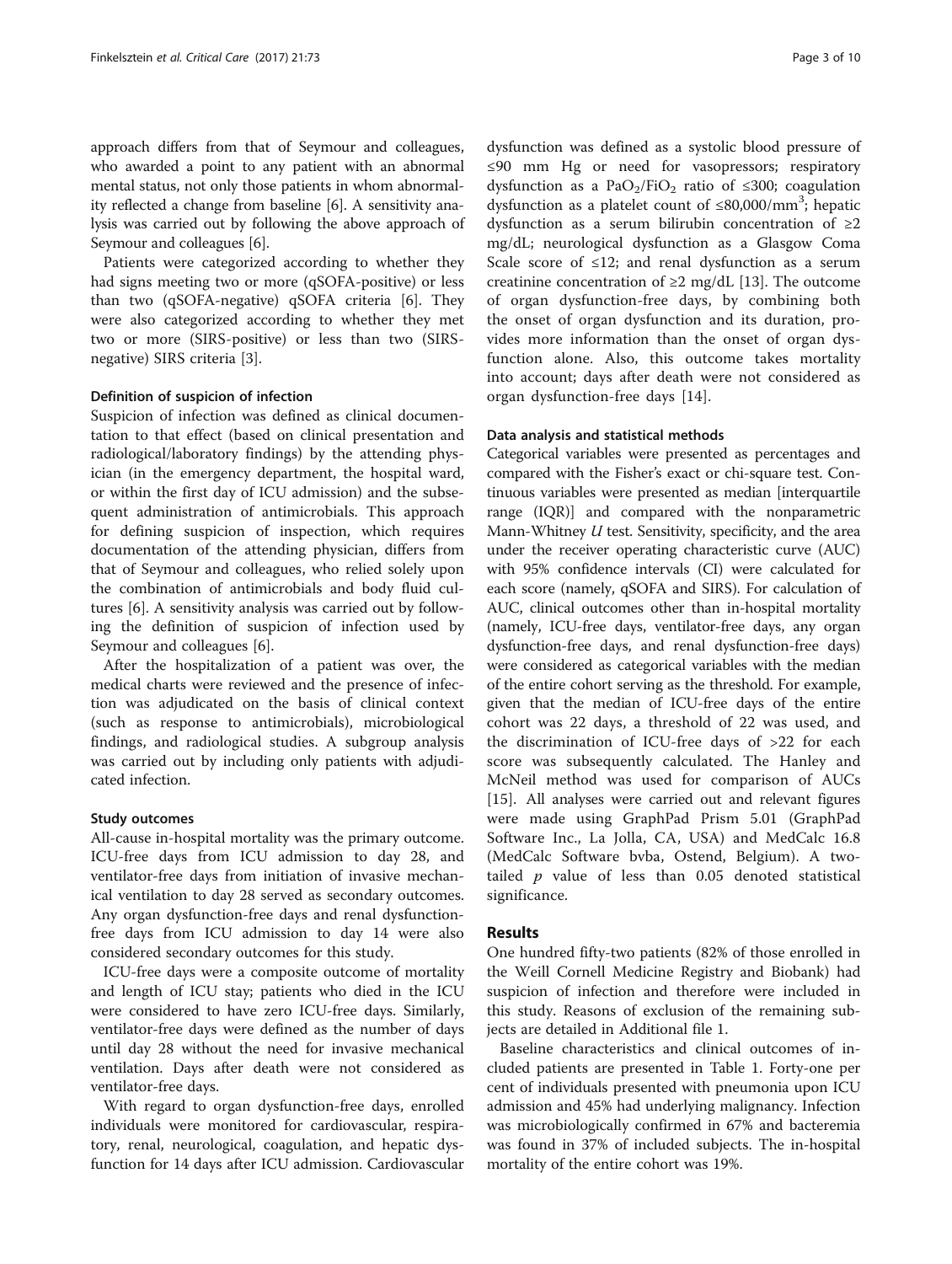<span id="page-3-0"></span>Table 1 Baseline characteristics and clinical outcomes of included patients

| Variable                                            | All patients ( $n = 152$ ) | Emergency department ( $n = 102$ ) | Hospital wards ( $n = 50$ ) | $p$ value |
|-----------------------------------------------------|----------------------------|------------------------------------|-----------------------------|-----------|
| Age                                                 | $64(51 - 75)$              | 64 (48-76)                         | $64(53 - 71)$               | 0.73      |
| Female                                              | 69 (45)                    | 51 (50)                            | 18 (36)                     | 0.12      |
| Race                                                |                            |                                    |                             |           |
| White                                               | 98 (64)                    | 64 (63)                            | 34 (68)                     | 0.59      |
| Black                                               | 17(11)                     | 12(12)                             | 5(10)                       | 1.00      |
| Hispanic                                            | 23(15)                     | 18 (18)                            | 5(10)                       | 0.24      |
| Other                                               | 14(9)                      | 8(8)                               | 6(12)                       | 0.56      |
| Medical history                                     |                            |                                    |                             |           |
| Heart disease                                       | 40 (26)                    | 31 (30)                            | 9(18)                       | 0.11      |
| Diabetes mellitus                                   | 26 (17)                    | 19 (19)                            | 7(14)                       | 0.64      |
| COPD                                                | 10(7)                      | 9(9)                               | 1(2)                        | 0.17      |
| <b>CKD</b>                                          | 29 (19)                    | 19 (19)                            | 10(20)                      | 0.83      |
| Malignancy, any                                     | 69 (45)                    | 36(35)                             | 33 (66)                     | 0.0005    |
| Malignancy, hematologic                             | 43 (28)                    | 18 (18)                            | 25 (50)                     | < 0.0001  |
| Immunosuppression                                   | 66 (43)                    | 36 (35)                            | 30 (60)                     | 0.005     |
| Pneumonia                                           | 62(41)                     | 40 (39)                            | 22(44)                      | 0.60      |
| Acute kidney injury <sup>a</sup>                    | 86 (57)                    | 61 (60)                            | 25 (50)                     | 0.29      |
| APACHE II score                                     | $25(18-31)$                | $25(17-30)$                        | $26(20-33)$                 | 0.08      |
| Positive cultures                                   | 102 (67)                   | 64 (63)                            | 38 (76)                     | 0.14      |
| Confirmed bacteremia                                | 38 (25)                    | 26(25)                             | 12(24)                      | 1.00      |
| Adjudicated infection <sup>b</sup>                  | 133 (88)                   | 89 (87)                            | 44 (88)                     | 1.00      |
| Vasopressors in patients with adjudicated infection | 68 (45)                    | 45 (44)                            | 23 (46)                     | 0.86      |
| <b>ARDS<sup>c</sup></b>                             | 16(11)                     | 9(9)                               | 7(14)                       | 0.4       |
| In-hospital mortality                               | 29 (19)                    | 12(12)                             | 17(34)                      | 0.002     |
| ICU-free days <sup>d</sup>                          | $22(14-25)$                | $23(19-25)$                        | $20(0-24)$                  | 0.03      |
| Ventilator-free days <sup>e</sup>                   | 28 (20-28)                 | $28(23-28)$                        | $23(18-28)$                 | 0.002     |
| Any organ dysfunction-free daysf                    | $4(0-11)$                  | $9(0-11)$                          | $0(0-5)$                    | 0.001     |
| Renal dysfunction-free days <sup>f</sup>            | $13(7-14)$                 | $14(9-14)$                         | $12(2-14)$                  | 0.15      |
|                                                     |                            |                                    |                             |           |

Data are presented as median (interquartile range) or number (%) and compared with the Mann Whitney U test or the Fisher's exact test, respectively Abbreviations: COPD chronic obstructive pulmonary disease, CKD chronic kidney disease, APACHE II Acute Physiology and Chronic Health Evaluation II, ARDS acute respiratory distress syndrome, ICU intensive care unit

 $^{\circ}$ Defined as an increase in serum creatinine of 0.3 mg/dL or >50% from baseline

<sup>b</sup>On the basis of clinical context, microbiological findings, and radiological studies

<sup>c</sup>Defined according to the Berlin definition

d From ICU admission to day 28

e From initiation of invasive mechanical ventilation to day 28

f From ICU admission to day 14

One hundred and two (67%) included patients were admitted to the medical ICU within less than 24 hours after their presentation in the emergency department, while the remaining 23% were hospitalized in the wards for 24 hours or more before their transfer to the ICU (Additional file [1](#page-7-0)). Compared to patients from the emergency department, patients from the hospital wards were more likely to have underlying malignancy  $(p < 0.001)$ and be immunosuppressed  $(p < 0.01)$  (Table 1). Patients from hospital wards had higher in-hospital mortality  $(p < 0.01)$ , fewer ICU-free days  $(p = 0.03)$ , fewer ventilatorfree days ( $p < 0.01$ ), and fewer any organ dysfunction-free days  $(p < 0.01)$  than those coming from the emergency department (Table 1).

Of the included patients, 36% were qSOFA-negative. Distribution of signs meeting qSOFA criteria in included patients is summarized in Additional file [2](#page-7-0).

# In-hospital mortality

In-hospital mortality of qSOFA-positive patients was higher than that of qSOFA-negative patients (27% vs 6%;  $p < 0.01$ ). In-hospital mortality of patients with zero, one, two, or three qSOFA criteria was 0%, 7%, 18%, and 45%, respectively  $(p < 0.001)$  (Fig. [1a\)](#page-4-0). The discrimination of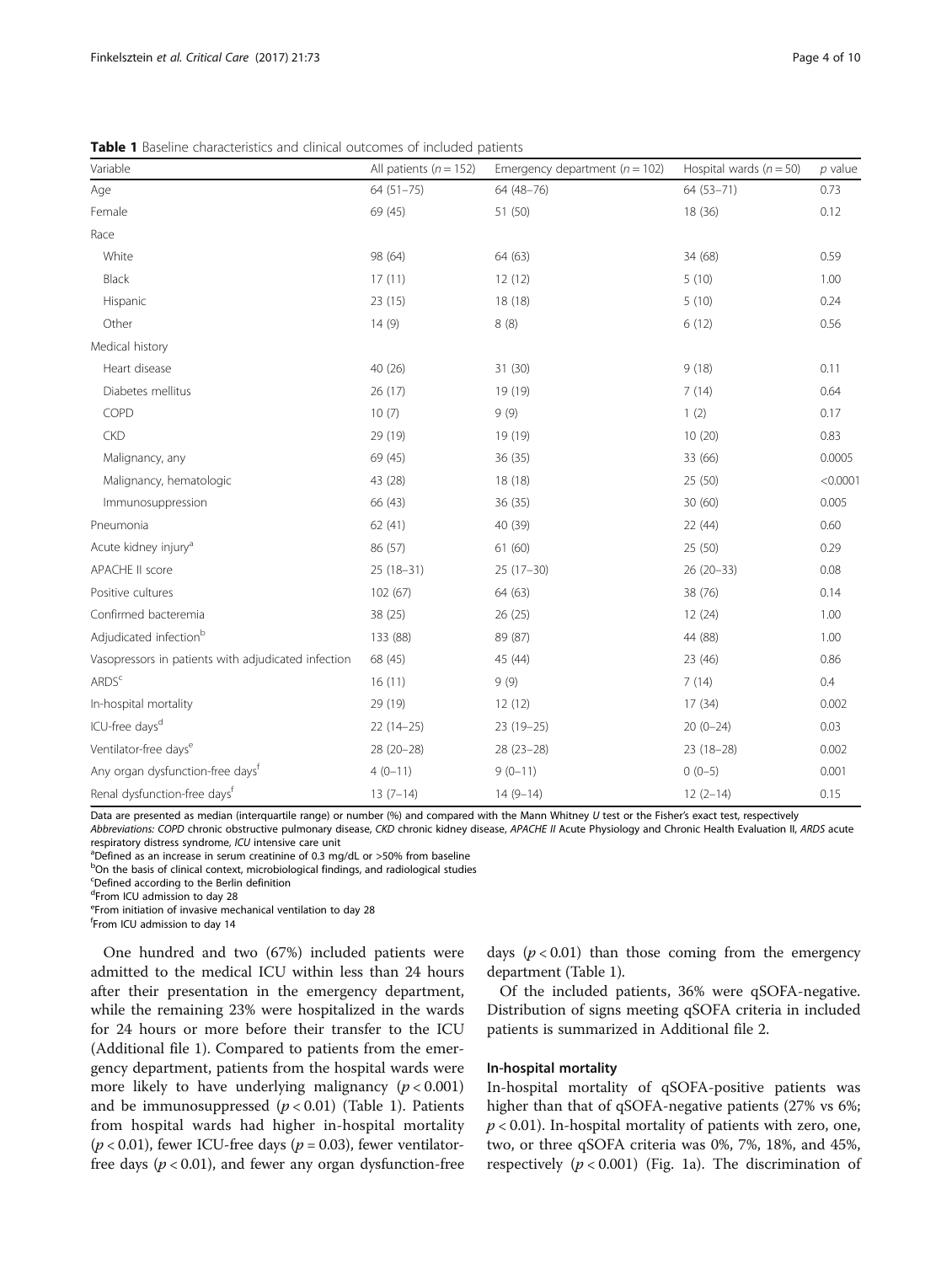<span id="page-4-0"></span>

Syndrome, ICU intensive care unit

in-hospital mortality using qSOFA (AUC, 0.74; 95% CI, 0.66–0.81) was significantly greater compared with SIRS criteria (AUC, 0.59; 95% CI, 0.51–0.67; p = 0.03) (Fig. 1b).

Sensitivity and specificity at different thresholds for qSOFA and SIRS are summarized in Table [2](#page-5-0). A qSOFA score greater than or equal to two had a 90% sensitivity and 42% specificity for in-hospital mortality compared to 93% sensitivity and 12% specificity for SIRS greater than or equal to two (Table [2](#page-5-0)).

In the subgroup of patients with adjudicated infection, the discrimination of in-hospital mortality using qSOFA (AUC, 0.73; 95% CI, 0.65–0.81) was significantly greater compared with SIRS criteria (AUC, 0.57; 95% CI, 0.48–0.66;  $p = 0.03$ ).

In the subgroup of patients with adjudicated infection who required vasopressors, the discrimination of inhospital mortality using qSOFA (AUC, 0.69; 95% CI, 0.57–0.80) was also greater, albeit statistically nonsignificant, compared with SIRS criteria (AUC, 0.52; 95% CI,  $0.40-0.65; p = 0.07$ ).

The superior discriminatory capacity of qSOFA over SIRS criteria was maintained even when the approach of Seymour and colleagues was followed for defining altered mental status and suspicion of infection [\[6](#page-8-0)]. In detail, the discrimination of in-hospital mortality using qSOFA (measured in accordance with Seymour and colleagues for altered mentation) (AUC, 0.73; 95% CI, 0.65–0.80) was greater compared with SIRS criteria (AUC, 0.59; 95% CI, 0.51–0.67;  $p = 0.046$ ) [\[6](#page-8-0)]. Similarly, the discrimination of in-hospital mortality using qSOFA (AUC, 0.75; 95% CI, 0.67–0.82) was greater compared with SIRS criteria (AUC, 0.58; 95% CI, 0.49–0.66;  $p = 0.02$ ) even when suspicion of infection was defined according to the original qSOFA publication [\[6](#page-8-0)].

Finally, the performance of qSOFA to predict mortality was compared with the previous definition of severe sepsis, namely a SIRS score  $\geq 2$  plus evidence of organ dysfunction or blood lactate level > 2 mmoL/L [[16\]](#page-8-0). The discrimination of in-hospital mortality using qSOFA (AUC, 0.74; 95% CI, 0.66–0.81) was greater compared with the previous definition of severe sepsis (AUC, 0.57; 95% CI, 0.49–0.65;  $p = 0.01$ ).

# ICU-free days and ventilator-free days

ICU-free days of qSOFA-positive patients were fewer than qSOFA-negative patients [median, 20 days (IQR, 6–24) vs 24 days (IQR, 21–25);  $p < 0.001$ ]. The discrimination of ICU-free days  $<22$  (i.e.,  $<$ median of the entire cohort) using qSOFA (AUC, 0.65; 95% CI, 0.57–0.72) was significantly greater compared with SIRS criteria (AUC, 0.54; 95% CI, 0.45–0.62;  $p = 0.04$ ) (Fig. [2](#page-6-0)).

Ventilator-free days of qSOFA-positive patients were fewer than qSOFA-negative patients [median, 26 days (IQR, 13-28) vs 28 days (IQR, 24-28);  $p < 0.01$ ]. The discrimination of ventilator-free days <28 using qSOFA (AUC, 0.64; 95% CI, 0.56–0.71) was not different from that using SIRS criteria (AUC, 0.57; 95% CI, 0.48–0.65;  $p = 0.19$  (Fig. [2\)](#page-6-0).

# Any organ dysfunction-free days and renal dysfunctionfree days

There was no difference between qSOFA-positive and qSOFA-negative patients in terms of organ dysfunctionfree days; both any organ dysfunction [median, 3 days  $(IQR, 0–11)$  vs 9 days  $(IQR, 0–12); p = 0.12]$  and specifically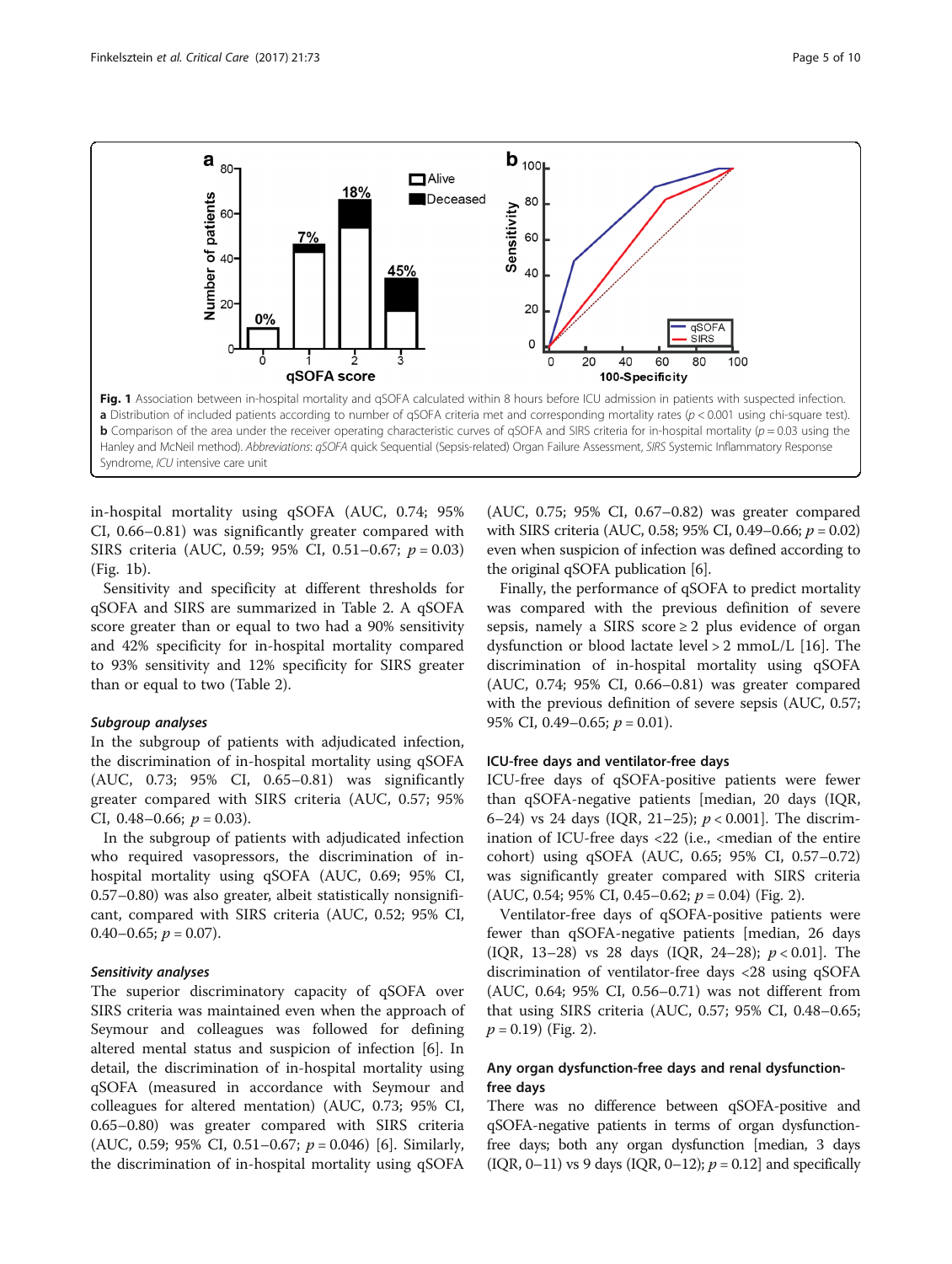| Variable                                     | qSOFA        |             |             | <b>SIRS</b>     |            |             |             |
|----------------------------------------------|--------------|-------------|-------------|-----------------|------------|-------------|-------------|
|                                              | $\geq$ 1     | $\geq$ 2    | $\geq$ 3    | $\geq$ 1        | $\geq$ 2   | $\geq$ 3    | $\geq 4$    |
| In-hospital mortality                        |              |             |             |                 |            |             |             |
| Sensitivity, % (95% CI) <sup>a</sup>         | 100 (88-100) | $90(73-98)$ | 48 (29-68)  | 100 (88-100)    | 93 (77-99) | 83 (64-92)  | 31 (15-51)  |
| Specificity, % (95% CI) <sup>a</sup>         | $7(3-13)$    | $42(33-52)$ | 86 (79-92)  | $0(0-3)$        | $12(7-19)$ | $37(28-46)$ | 76 (67-83)  |
| ICU-free days <sup>b</sup>                   |              |             |             |                 |            |             |             |
| Sensitivity, % (95% CI)                      | 99 (92-100)  | 76 (65-86)  | 28 (18-40)  | 100 (95-100)    | 92 (83-97) | 71 (59-81)  | 26 (17-38)  |
| Specificity, % (95% CI)                      | $10(4-18)$   | 48 (36-59)  | 86 (77-93)  | $0(0-5)$        | $14(7-23)$ | 36 (26-48)  | 75 (64-84)  |
| Ventilator-free days <sup>b</sup>            |              |             |             |                 |            |             |             |
| Sensitivity, % (95% CI)                      | 99 (93-100)  | 74 (62-83)  | 29 (19-41)  | 100 (95-100)    | 93 (85-98) | 72 (60-82)  | 29 (19-41)  |
| Specificity, % (95% CI)                      | $10(4-19)$   | 45 (34-57)  | 88 (78-94)  | $0(0-5)$        | $15(8-25)$ | 38 (27-49)  | 78 (67-86)  |
| Any organ dysfunction-free days <sup>b</sup> |              |             |             |                 |            |             |             |
| Sensitivity, % (95% CI)                      | 96 (89-99)   | 68 (57-79)  | 28 (18-39)  | $100(95 - 100)$ | 89 (80-95) | 68 (57-79)  | 25 (16-36)  |
| Specificity, % (95% CI)                      | $8(3-16)$    | 41 (30-53)  | 87 (77-94)  | $0(0-5)$        | $12(6-21)$ | 34 (24-46)  | 74 (62-83)  |
| Renal dysfunction-free days <sup>b</sup>     |              |             |             |                 |            |             |             |
| Sensitivity, % (95% CI)                      | 95 (87-99)   | 70 (58-80)  | $26(17-38)$ | 100 (95-100)    | 88 (79-94) | 68 (57-79)  | $26(17-38)$ |
| Specificity, % (95% CI)                      | $7(2-15)$    | $42(31-54)$ | 86 (76-93)  | $0(0-5)$        | $11(5-20)$ | 34 (24-46)  | 75 (64-84)  |

<span id="page-5-0"></span>Table 2 Sensitivity and specificity at different thresholds for qSOFA and SIRS for various clinical outcomes of included patients

Abbreviations: qSOFA quick Sequential (Sepsis-related) Organ Failure Assessment, SIRS Systemic Inflammatory Response Syndrome, ICU intensive care unit, CI confidence intervals

<sup>a</sup>Sensitivity was calculated on the basis of the number of participants who experienced the clinical outcome. Specificity was calculated on the basis of the number of participants who did not experience the clinical outcome

b Clinical outcomes other than in-hospital mortality (namely, ICU-free days, ventilator-free days, any organ dysfunction-free days, and renal dysfunction-free days) were considered as categorical variables with the median of the entire cohort serving as the threshold. The median of the entire cohort for ICU-free days, ventilator-free days, any organ dysfunction-free days, and renal dysfunction-free days was 22, 28, 5, and 14 days, respectively. Thus, the sensitivity and specificity for ICU-free days <22, ventilator-free days <28, any organ dysfunction-free days <5, and renal dysfunction-free days <14 were calculated

renal dysfunction [median, 12 days (IQR, 4–14) vs 14 days (IQR, 10–14);  $p = 0.07$ . Consistently, there was no difference between qSOFA and SIRS criteria in predicting any organ dysfunction-free days <5 (AUC, 0.59; 95% CI, 0.51– 0.67 vs AUC, 0.51; 95% CI, 0.42–0.59;  $p = 0.13$ ) and renal dysfunction-free days <14 (AUC, 0.58; 95% CI, 0.50–0.66 vs AUC, 0.51; 95% CI, 0.43–0.59;  $p = 0.17$ ) (Fig. [2\)](#page-6-0).

For all secondary outcomes, sensitivity and specificity at different thresholds for qSOFA and SIRS criteria are summarized in Table 2.

# **Discussion**

The results of the present study suggest that qSOFA is more accurate than SIRS for predicting in-hospital mortality and ICU-free days, but not ventilator-free days, any organ dysfunction-free days or renal dysfunctionfree days.

The finding from our well-phenotyped cohort of critically ill patients, that qSOFA predicts mortality better than SIRS, corroborates the publication by Seymour and colleagues [[6\]](#page-8-0). This finding is also in line with another recently published large retrospective study [[17](#page-8-0)]. By analyzing data from electronic health records, Churpek and colleagues showed that qSOFA performed better than SIRS for predicting in-hospital mortality [\[17](#page-8-0)]. However, accuracy of qSOFA was worse than that of general early warning scores, such as the Modified Early Warning Score and the National Warning Score [\[17](#page-8-0)]. Discrimination of mortality using qSOFA was also lower than the Mortality in Emergency Department Sepsis (MEDS) score according to another retrospective study [[18\]](#page-8-0). The latter study by Wang and colleagues did not compare qSOFA with SIRS score [[18\]](#page-8-0). Thus, our report may contribute to the accumulating evidence on the potential clinical usefulness of qSOFA.

Our main finding, that qSOFA predicts mortality more accurately than SIRS criteria, was maintained in the subgroup and sensitivity analyses that we carried out. Interestingly, discrimination of in-hospital mortality using qSOFA was greater than the previous definition of severe sepsis, namely a SIRS score  $\geq 2$  plus evidence of organ dysfunction or blood lactate level > 2 mmoL/L [[16\]](#page-8-0). The latter finding is in line with the recently published international prospective cohort study by Freund and colleagues, who reported that qSOFA performed better than severe sepsis for predicting mortality [\[19](#page-8-0)]. Freund and colleagues defined severe sepsis as the sole combination of  $SIRS \geq 2$  plus hyperlactatemia, without taking into account other evidence of organ dysfunction [[19\]](#page-8-0). One could support that the comparison between qSOFA and the previous definition of severe sepsis (which presumably had high specificity for mortality) is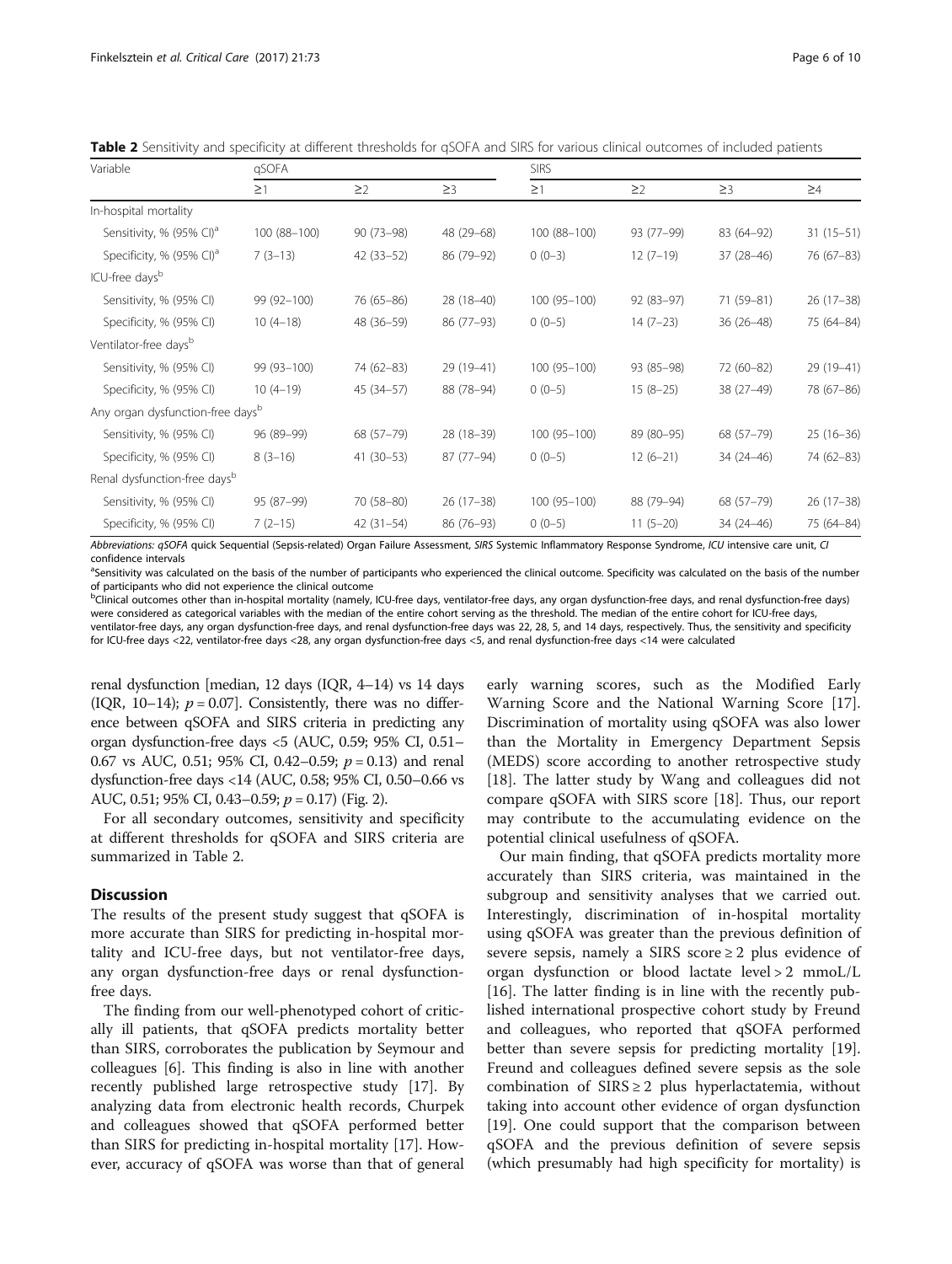<span id="page-6-0"></span>

more proper than the comparison between qSOFA and SIRS score (which was intended to be a sensitive but not specific sign for predicting mortality) [[1, 16](#page-8-0)].

Our main finding, that qSOFA predicts mortality better than SIRS criteria, was derived from comparison of AUCs. It should be emphasized that although AUCs are good to show that a test has overall better discriminatory capacity than another test, the real features of interest are the sensitivity and specificity of a given cutoff point, which is proposed for clinical use (e.g., for SIRS this point was two). In Table [2,](#page-5-0) it is showed that a SIRS score  $\geq$  3 would be a better discriminator than  $SIRS \geq 2$  for in-hospital mortality. In Table [2,](#page-5-0) we provided the sensitivity and specificity at different cutoff points of qSOFA and SIRS criteria for all outcomes.

To the best of our knowledge, our study is the first to compare the predictive accuracy of qSOFA versus SIRS criteria for outcomes other than mortality and ICU stay. The authors of the original qSOFA publication acknowledged it as a limitation that they focused to only two outcomes (namely, mortality and ICU stay) and they advocated for research on other outcomes [\[6\]](#page-8-0). We found that qSOFA was not better than SIRS criteria for predicting adverse events other than mortality and ICU-free days, namely ventilator-free days, any organ dysfunction free-days, and renal dysfunction-free days. Although it could not be precluded that our study was not big enough to reveal a difference in such outcomes, another plausible explanation may be that qSOFA does not take into account signs of such organ failures as renal failure, hepatic failure, hypoxemia, or coagulopathy [[20\]](#page-9-0). Even proponents of qSOFA hinted at its potential weakness to capture forms of organ failure different than those assessed using qSOFA [\[7](#page-8-0)]. Future research is needed to confirm or refute this interesting finding.

Our results seem to justify the concern that qSOFA may be less sensitive (albeit more specific) than SIRS for predicting clinical deterioration in patients at risk of sep-sis [[9, 17](#page-8-0)]. Indeed, we found that qSOFA  $\geq$ 2 had a 76% sensitivity for ICU-free days compared to 92% for SIRS ≥2. The same applied for outcomes, such as ventilatorfree days (74% versus 93%), any organ dysfunction-free days (68% versus 89%), and renal dysfunction-free days (70% versus 88%) (Table [2](#page-5-0)). It has been supported that the high sensitivity of SIRS may make its usage for screening of sepsis impractical, because it identifies many patients who are likely to have normal regulated responses as opposed to the dysregulated response that defines sepsis [\[4\]](#page-8-0). On the other hand, 6% of qSOFAnegative patients in our cohort died in the hospital. All those qSOFA-negative patients had one point suggesting that a negative qSOFA score, especially if borderline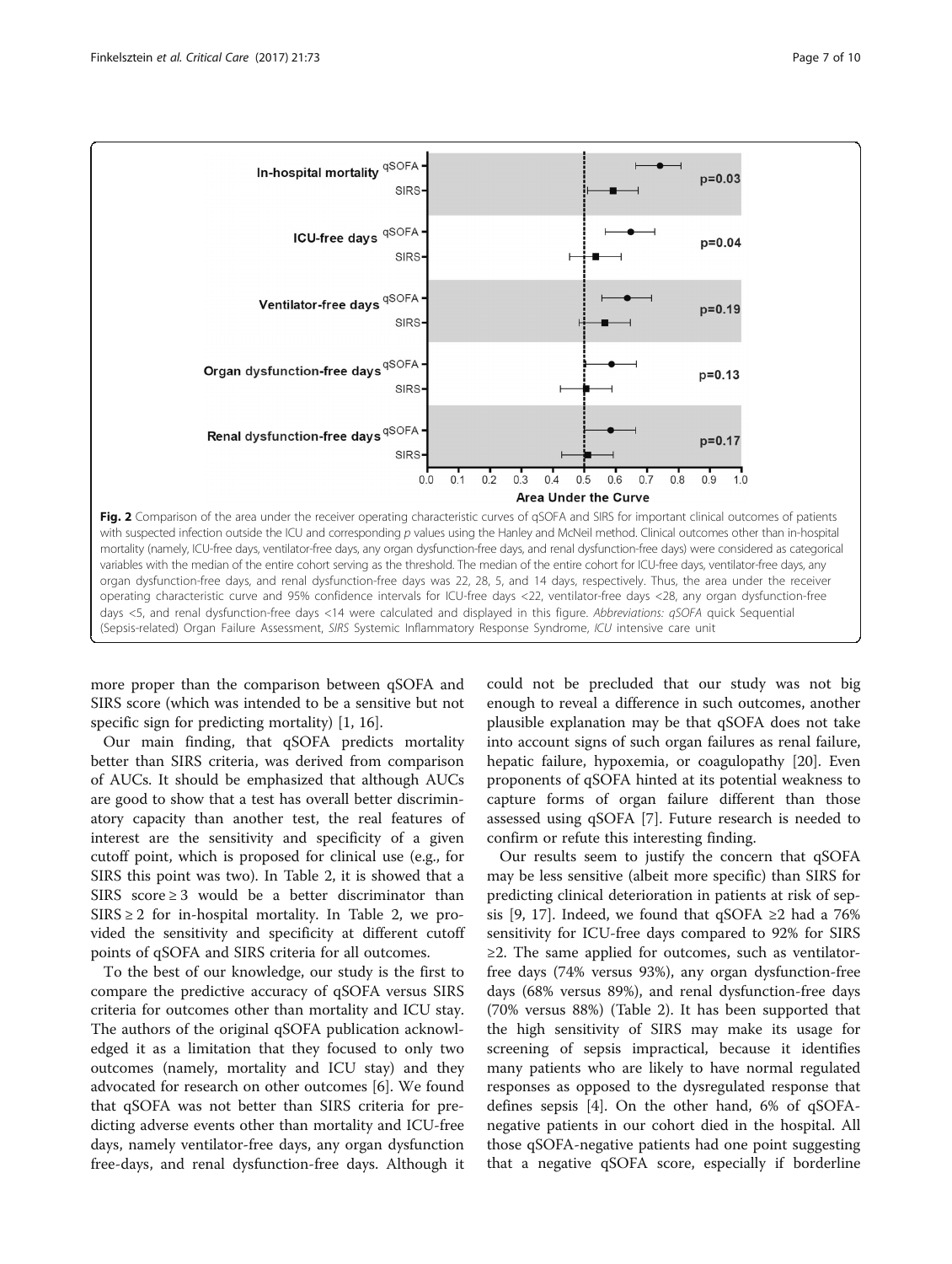<span id="page-7-0"></span>(i.e., qSOFA score of one) and combined with a positive SIRS score, might not be reassuring. A similar conclusion was reached by Churpek and colleagues, who found that half of their study patients did not meet  $\geq 2$  qSOFA criteria at the time of their death or ICU transfer [\[17](#page-8-0)]. In contrast, Freund and colleagues showed a very low mortality rate of qSOFA-negative patients and they therefore inferred that qSOFA could replace SIRS without the risk of missing critically ill patients [\[19](#page-8-0)].

A comparative strength of our study is the collection of extensive clinical information, which allows us to assess whether the observed altered sign may have an explanation other than infection, and to distinguish between acute and chronic conditions. Previous relevant studies were limited by the fact that "no organ dysfunction measurements evaluated [by them] distinguish between chronic and acute organ dysfunction", as acknowledged by their authors [\[6\]](#page-8-0). Thus, our findings complement those derived from previous relevant studies, which were based on large electronic health record databases [[6](#page-8-0), [17](#page-8-0)].

Our study has certain limitations. First, in accordance with the original qSOFA publication [\[6](#page-8-0)], we chose allcause mortality (instead of sepsis-related mortality) and patients with suspicion of sepsis (instead of all critically ill patients) as our study outcome and population, respectively. Second, due to the design of our Registry and Biobank, we could not measure qSOFA and SIRS scores earlier than 8 hours before ICU admission and we could not specify the exact timing that the above scores became positive. Thus, we were not able to evaluate the interesting finding by Churpek and colleagues, who reported that most patients met ≥2 SIRS criteria 17 hours prior to the adverse event of ICU transfer or death compared to 5 hours for  $\geq 2$  qSOFA criteria [\[17](#page-8-0)]. Third, although we and others [\[6](#page-8-0), [17](#page-8-0), [19,](#page-8-0) [21\]](#page-9-0) compared qSOFA with SIRS score, these scores are not mutually exclusive; indeed, 93 (61%) patients in our cohort met concurrently ≥2 qSOFA and ≥2 SIRS criteria. Fourth, one could wonder whether our database did not include the most severe patients (i.e., those who were more likely to have higher qSOFA score), given that we inevitably excluded patients from whom informed consent could not be obtained. However, the in-hospital mortality of our cohort (19%) was identical to that (19%) of Raith and colleagues, which also involved subjects with suspected infection requiring admission to the ICU [\[21](#page-9-0)]; a fact which may indicate that our cohort is representative of such a patient population.

Finally, all included patients were eventually admitted to the ICU and therefore our study differs from the original qSOFA publication in that ICU transfer could not serve as its outcome [[6\]](#page-8-0). The decision for ICU transfer depends on the availability of ICU beds and varies across countries [\[22](#page-9-0)]. Also, the nature of our dataset precluded determining if either score identified patients who, despite suspected infection, were not admitted to the ICU; indeed, patients with low qSOFA and/or low SIRS score might not be admitted to the ICU and subsequently they would not be included in our analysis. Taken together, our study population was more selected (i.e., more likely to have poor prognosis) compared to those of previous relevant studies [[6, 17, 19](#page-8-0)]. However, we calculated qSOFA and SIRS criteria while the patients were still outside the ICU and before the initiation of interventions (such as sedation, mechanical ventilation, and vasopressors) which affect the scores.

# Conclusions

In conclusion, our findings suggest that the newly introduced qSOFA provides better discrimination than SIRS for predicting mortality and ICU-free days. However, it may be less clear whether qSOFA is also better than SIRS criteria for predicting ventilator-free days and organ dysfunction-free days. These findings may help clinicians gain further insight into the usefulness of qSOFA.

# Key messages

- In patients with suspected infection who eventually required admission to the ICU, qSOFA calculated before their ICU admission provided better discrimination than SIRS criteria for predicting mortality and ICU-free days.
- It may be less clear whether qSOFA is better than SIRS criteria for predicting ventilator-free days and organ dysfunction-free days.
- These findings may help clinicians gain further insight into the usefulness of qSOFA.

# Additional files

[Additional file 1:](dx.doi.org/10.1186/s13054-017-1658-5) Flow diagram of patients included in the study. (DOCX 26 kb)

[Additional file 2:](dx.doi.org/10.1186/s13054-017-1658-5) Distribution of components of qSOFA in patients included in the study. (DOCX 14 kb)

### Abbreviations

APACHE II: Acute Physiology and Chronic Health Evaluation II; ARDS: Acute respiratory distress syndrome; AUC: Area under the receiver operating characteristic curve; CI: Confidence interval; CKD: Chronic kidney disease; COPD: Chronic obstructive pulmonary disease; ICU: Intensive care unit; IQR: Interquartile range; qSOFA: quick Sequential (Sepsis-related) Organ Failure Assessment; REDCap: Research Electronic Data Capture; SIRS: Systemic Inflammatory Response Syndrome; SOFA: Sequential (Sepsis-related) Organ Failure Assessment

#### Acknowledgements

We thank our peer reviewers for their thoughtful comments, which substantially improved this contribution.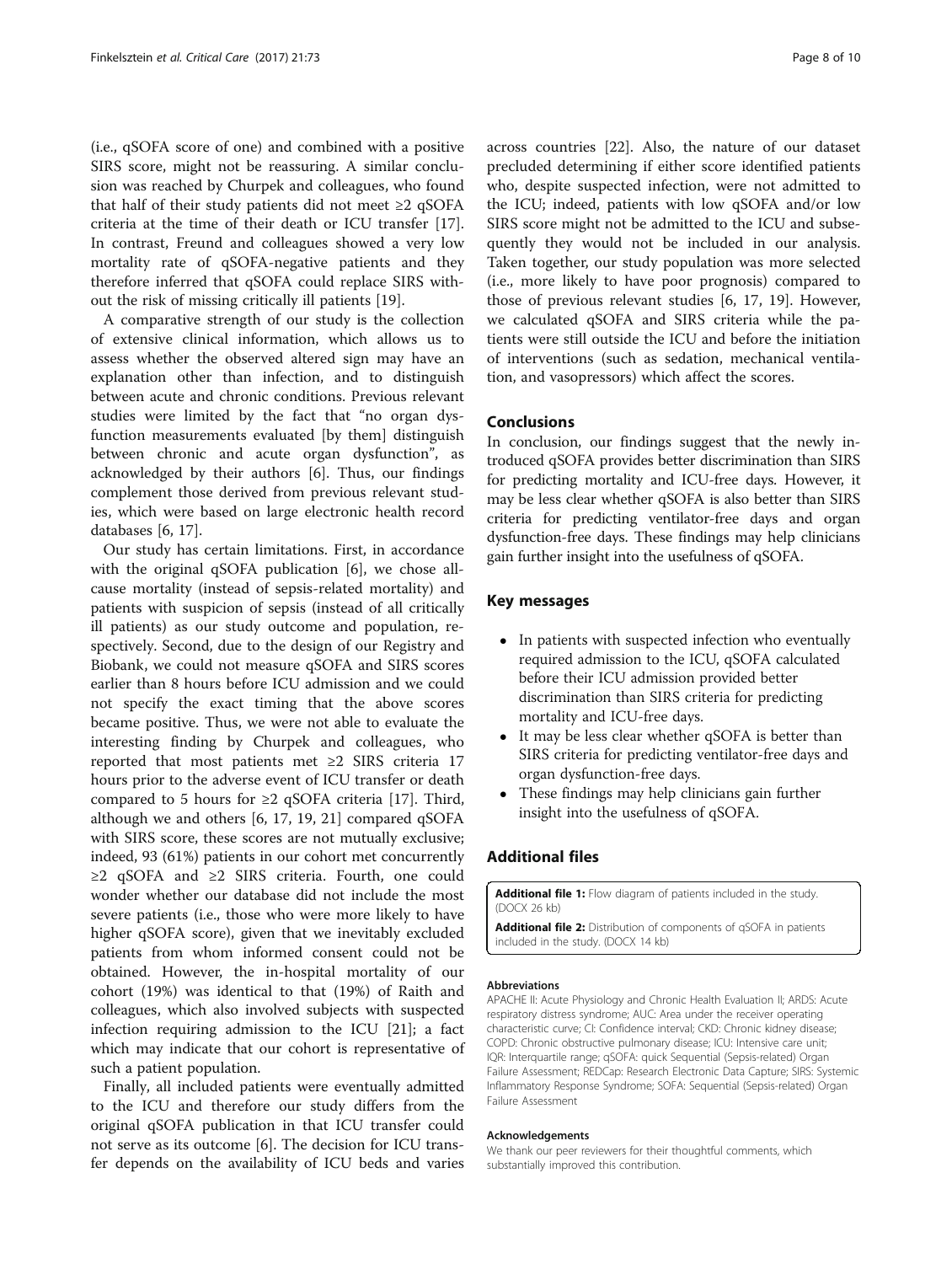# <span id="page-8-0"></span>Funding

This study was funded by the National Institutes of Health Grants R01 HL055330 (to AMKC), P01HL108801 (to AMKC) and KL2TR000458-10 (to EJS).

# Availability of data and materials

The datasets used and/or analyzed during the current study are available from the corresponding author on reasonable request.

#### Authors' contributions

EJF made substantial contributions to study concept and design; acquisition of data; analysis and interpretation of data; first drafting of the manuscript; critical revision of the manuscript for important intellectual content; had full access to all the data in the study, and takes responsibility for the integrity of the data and the accuracy of the data analysis. DJ made substantial contributions to study concept and design; acquisition of data; analysis and interpretation of data; and critical revision of the manuscript for important intellectual content. KCM made substantial contributions to acquisition of data; analysis and interpretation of data; and critical revision of the manuscript for important intellectual content. MAP made substantial contributions to acquisition of data; analysis and interpretation of data; administrative, technical, and material support; and critical revision of the manuscript for important intellectual content. TD made substantial contributions to analysis and interpretation of data; administrative, technical, and material support; and critical revision of the manuscript for important intellectual content. KN, JEA, and DAB made substantial contributions to analysis and interpretation of data; and critical revision of the manuscript for important intellectual content. EJS made substantial contributions to study concept and design; analysis and interpretation of data; and critical revision of the manuscript for important intellectual content. AMKC made substantial contributions to analysis and interpretation of data; obtaining funding; study supervision; and critical revision of the manuscript for important intellectual content. IIS made substantial contributions to study concept and design; analysis and interpretation of data; first drafting of the manuscript; critical revision of the manuscript for important intellectual content; statistical analysis; study supervision; and had full access to all the data in the study, and takes responsibility for the integrity of the data and the accuracy of the data analysis. All authors read and approved the final manuscript.

### Competing interests

The authors declare that they have no competing interests.

#### Consent for publication

Not applicable.

# Ethics approval and consent to participate

All patients included in the study provided informed consent. The protocol was approved by the Weill Cornell Medical College Institutional Review Board (number 1405015116A006).

### Author details

<sup>1</sup>Department of Medicine, Division of Pulmonary and Critical Care Medicine, New York-Presbyterian Hospital-Weill Cornell Medical Center, Weill Cornell Medicine, New York, NY, USA. <sup>2</sup>Department of Medicine, Division of Emergency Medicine and Pulmonary Critical Care Medicine, New York-Presbyterian Hospital-Weill Cornell Medical Center, Weill Cornell Medicine, New York, NY, USA. <sup>3</sup> First Department of Critical Care Medicine and Pulmonary Services, Evangelismos Hospital, University of Athens Medical School, Athens, Greece. <sup>4</sup>New York-Presbyterian Hospital-Weill Cornell Medical Center, Weill Cornell Medicine, 1300 York Avenue, New York, NY 10065, USA.

# Received: 8 December 2016 Accepted: 28 February 2017 Published online: 26 March 2017

# References

1. Bone RC, Balk RA, Cerra FB, Dellinger RP, Fein AM, Knaus WA, Schein RM, Sibbald WJ. Definitions for sepsis and organ failure and guidelines for the use of innovative therapies in sepsis. The ACCP/SCCM Consensus Conference Committee. American College of Chest Physicians/Society of Critical Care Medicine. Chest. 1992;101:1644–55.

- 2. Davenport EE, Burnham KL, Radhakrishnan J, Humburg P, Hutton P, Mills TC, Rautanen A, Gordon AC, Garrard C, Hill AV, Hinds CJ, Knight JC. Genomic landscape of the individual host response and outcomes in sepsis: a prospective cohort study. Lancet Respir Med. 2016;4:259–71.
- 3. Kaukonen KM, Bailey M, Pilcher D, Cooper DJ, Bellomo R. Systemic inflammatory response syndrome criteria in defining severe sepsis. N Engl J Med. 2015;372:1629–38.
- 4. Churpek MM, Zadravecz FJ, Winslow C, Howell MD, Edelson DP. Incidence and prognostic value of the systemic inflammatory response syndrome and organ dysfunctions in ward patients. Am J Respir Crit Care Med. 2015;192:958–64.
- 5. Singer M, Deutschman CS, Seymour CW, Shankar-Hari M, Annane D, Bauer M, Bellomo R, Bernard GR, Chiche JD, Coopersmith CM, Hotchkiss RS, Levy MM, Marshall JC, Martin GS, Opal SM, Rubenfeld GD, van der Poll T, Vincent JL, Angus DC. The Third International Consensus Definitions for Sepsis and Septic Shock (Sepsis-3). JAMA. 2016;315:801–10.
- 6. Seymour CW, Liu VX, Iwashyna TJ, Brunkhorst FM, Rea TD, Scherag A, Rubenfeld G, Kahn JM, Shankar-Hari M, Singer M, Deutschman CS, Escobar GJ, Angus DC. Assessment of Clinical Criteria for Sepsis: For the Third International Consensus Definitions for Sepsis and Septic Shock (Sepsis-3). JAMA. 2016;315:762–74.
- 7. Vincent JL, Martin GS, Levy MM. qSOFA does not replace SIRS in the definition of sepsis. Crit Care. 2016;20:210.
- 8. Marshall JC. Sepsis-3: What is the meaning of a definition? Crit Care Med. 2016;44:1459–60.
- 9. Simpson SQ. New sepsis criteria: a change we should not make. Chest. 2016;149:1117–8.
- 10. Cortés-Puch I, Hartog CS. Opening the debate on the new sepsis definition. Change is not necessarily progress: revision of the sepsis definition should be based on new scientific insights. Am J Respir Crit Care Med. 2016;194:16–8.
- 11. Moskowitz A, Andersen LW, Cocchi M, Donnino MW. The misapplication of severity-of-illness scores toward clinical decision making. Am J Respir Crit Care Med. 2016;194:256–8.
- 12. Harris PA, Taylor R, Thielke R, Payne J, Gonzalez N, Conde JG. Research electronic data capture (REDCap)–a metadata-driven methodology and workflow process for providing translational research informatics support. J Biomed Inform. 2009;42:377–81.
- 13. Ventilation with lower tidal volumes as compared with traditional tidal volumes for acute lung injury and the acute respiratory distress syndrome. The Acute Respiratory Distress Syndrome Network. N Engl J Med. 2000;342:1301–8.
- 14. National Heart, Lung, and Blood Institute ARDS Clinical Trials Network, Truwit JD, Bernard GR, Steingrub J, Matthay MA, Liu KD, Albertson TE, Brower RG, Shanholtz C, Rock P, Douglas IS, de Boisblanc BP, Hough CL, Hite RD, Thompson BT. Rosuvastatin for sepsis-associated acute respiratory distress syndrome. N Engl J Med. 2014;370:2191–200.
- 15. Hanley JA, McNeil BJ. The meaning and use of the area under a receiver operating characteristic (ROC) curve. Radiology. 1982;143:29–36.
- 16. Levy MM, Fink MP, Marshall JC, Abraham E, Angus D, Cook D, Cohen J, Opal SM, Vincent JL, Ramsay G, SCCM/ESICM/ACCP/ATS/SIS. 2001 SCCM/ESICM/ ACCP/ATS/SIS International Sepsis Definitions Conference. Crit Care Med. 2003;31:1250–6.
- 17. Churpek MM, Snyder A, Han X, Sokol S, Pettit N, Howell MD, Edelson DP. qSOFA, SIRS, and early warning scores for detecting clinical deterioration in infected patients outside the ICU. Am J Respir Crit Care Med. 2016. [Epub ahead of print]
- 18. Wang JY, Chen YX, Guo SB, Mei X, Yang P. Predictive performance of quick Sepsis-related Organ Failure Assessment for mortality and ICU admission in patients with infection at the ED. Am J Emerg Med. 2016;34:1788–93.
- 19. Freund Y, Lemachatti N, Krastinova E, Van Laer M, Claessens YE, Avondo A, Occelli C, Feral-Pierssens AL, Truchot J, Ortega M, Carneiro B, Pernet J, Claret PG, Dami F, Bloom B, Riou B, Beaune S, French Society of Emergency Medicine Collaborators Group. Prognostic accuracy of Sepsis-3 criteria for in-hospital mortality among patients with suspected infection presenting to the emergency department. JAMA. 2017;317:301–8.